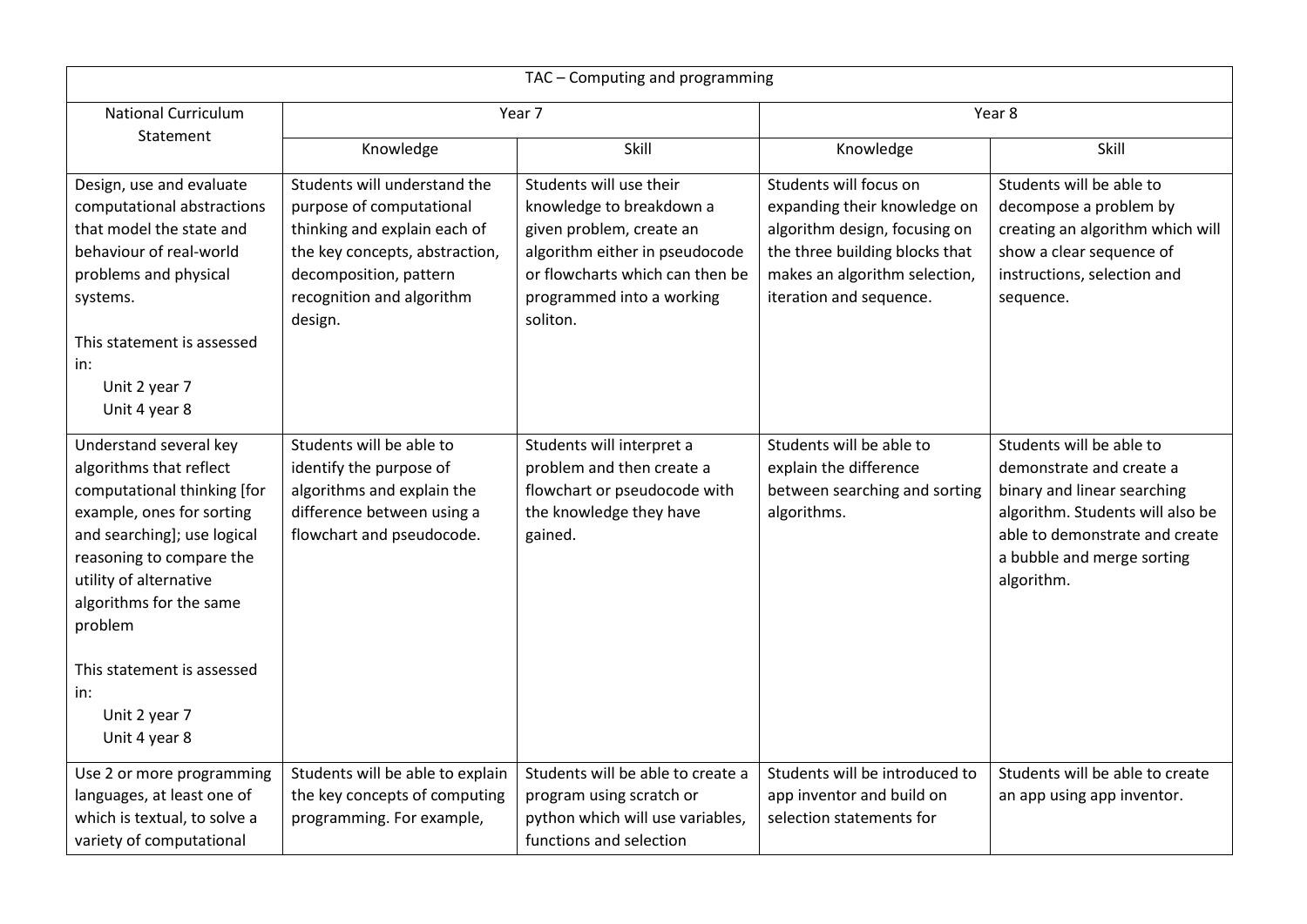| TAC - Computing and programming                                                                                                                                                                                                                                                                                                                  |                                                                                   |                                                                                                                             |                                                                                                                                                                                                                             |                                                                                                                                                                    |
|--------------------------------------------------------------------------------------------------------------------------------------------------------------------------------------------------------------------------------------------------------------------------------------------------------------------------------------------------|-----------------------------------------------------------------------------------|-----------------------------------------------------------------------------------------------------------------------------|-----------------------------------------------------------------------------------------------------------------------------------------------------------------------------------------------------------------------------|--------------------------------------------------------------------------------------------------------------------------------------------------------------------|
| <b>National Curriculum</b><br>Statement                                                                                                                                                                                                                                                                                                          | Year 7                                                                            |                                                                                                                             | Year 8                                                                                                                                                                                                                      |                                                                                                                                                                    |
|                                                                                                                                                                                                                                                                                                                                                  | Knowledge                                                                         | Skill                                                                                                                       | Knowledge                                                                                                                                                                                                                   | Skill                                                                                                                                                              |
| problems; make appropriate<br>use of data structures [for<br>example, lists, tables or<br>arrays]; design and develop<br>modular programs that use<br>procedures or functions<br>This statement is assessed in<br>unit 1 and unit 2 of the<br>programming carousel.<br>Unit 3 year 7                                                             | sequence, selection and<br>iteration.                                             | statements. They will also be<br>able to program definite and<br>indefinite loops.                                          | example nested ifs and<br>Boolean logic.<br>Students will expand on their<br>python knowledge and be<br>introduced to lists.                                                                                                | Students will be able to create a<br>program in python which will<br>manipulate lists.                                                                             |
| Understand simple Boolean<br>logic [for example, AND, OR<br>and NOT] and some of its<br>uses in circuits and<br>programming; understand<br>how numbers can be<br>represented in binary, and<br>be able to carry out simple<br>operations on binary<br>numbers [for example,<br>binary addition, and<br>conversion between binary<br>and decimal] | Students will be able to<br>describe the difference<br>between and/or statements. | Students will be able to create a<br>program that will ask for an<br>input and makes a decision<br>using and/or statements. | Students will be able to<br>explain the difference<br>between logic gates, truth<br>tables and Boolean<br>expressions and why they are<br>used. They will be able to<br>identify the condition of and,<br>or and not gates. | Students will be able to<br>complete truth tables based on<br>logic gates. They will be able to<br>draw logic gates and complete<br>Boolean expression statements. |
| This statement is assessed<br>in:<br>Unit 1 year 7<br>Unit 1 year 8                                                                                                                                                                                                                                                                              |                                                                                   |                                                                                                                             |                                                                                                                                                                                                                             |                                                                                                                                                                    |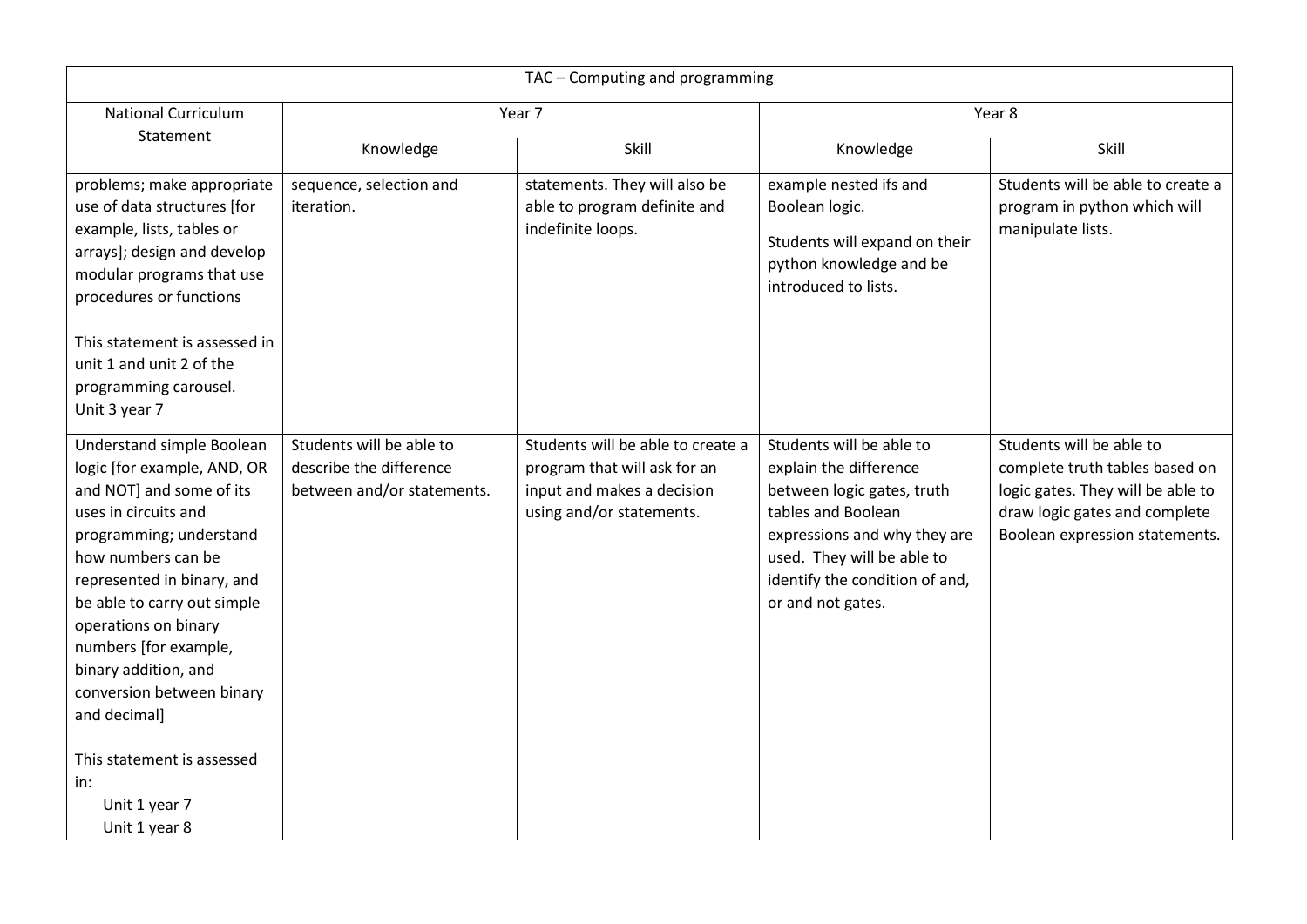| TAC - Computing and programming                                                                                                                                                                                      |                                                                                                                                                                                                                                                                                    |                                                                                                                                                                                                                                                                                                                                                                                                                         |                                                                                             |                                                                                                                                                                                         |
|----------------------------------------------------------------------------------------------------------------------------------------------------------------------------------------------------------------------|------------------------------------------------------------------------------------------------------------------------------------------------------------------------------------------------------------------------------------------------------------------------------------|-------------------------------------------------------------------------------------------------------------------------------------------------------------------------------------------------------------------------------------------------------------------------------------------------------------------------------------------------------------------------------------------------------------------------|---------------------------------------------------------------------------------------------|-----------------------------------------------------------------------------------------------------------------------------------------------------------------------------------------|
| <b>National Curriculum</b><br>Statement                                                                                                                                                                              | Year 7                                                                                                                                                                                                                                                                             |                                                                                                                                                                                                                                                                                                                                                                                                                         | Year 8                                                                                      |                                                                                                                                                                                         |
|                                                                                                                                                                                                                      | Knowledge                                                                                                                                                                                                                                                                          | Skill                                                                                                                                                                                                                                                                                                                                                                                                                   | Knowledge                                                                                   | Skill                                                                                                                                                                                   |
| Unit 3 year 8                                                                                                                                                                                                        |                                                                                                                                                                                                                                                                                    |                                                                                                                                                                                                                                                                                                                                                                                                                         |                                                                                             |                                                                                                                                                                                         |
| Understand the hardware<br>and software components<br>that make up computer<br>systems, and how they<br>communicate with one<br>another and with other<br>systems.<br>This statement is assessed in<br>Unit 1 year 7 | Students will be able to<br>identify the four parts that<br>make up a computer input,<br>memory, processor and<br>output.<br>They will be able to explain<br>the fetch, decode and execute<br>cycle.<br>Students will be able to explain<br>the difference between RAM<br>and ROM. | Students will demonstrate the<br>function of the CPU as a set of<br>fetch and execute instructions<br>stored in memory.<br>Students will be able to<br>demonstrate the purpose of<br>RAM in the fetch, decode,<br>execute cycle.<br>Students will demonstrate the<br>ability to interpret common<br>characteristics of CPUs and<br>what affect their performance<br>in:<br>Clock Speed<br>Cache Size<br>Number of Cores |                                                                                             |                                                                                                                                                                                         |
| Understand how<br>instructions are stored and<br>executed within a computer<br>system; understand how<br>data of various types<br>(including text, sounds and<br>pictures) can be<br>represented and                 | Students will be able to explain<br>the purpose of binary and<br>identify the process of<br>converting between binary<br>numbers and denary numbers.                                                                                                                               | Students will be able to convert<br>between binary and denary<br>numbers.                                                                                                                                                                                                                                                                                                                                               | Students will be able to<br>explain how a computer<br>processers text, images and<br>sound. | Students will demonstrate<br>binary addition and<br>multiplication (left and right<br>shift patterns)<br>Students will be able to convert<br>between binary and<br>hexadecimal numbers. |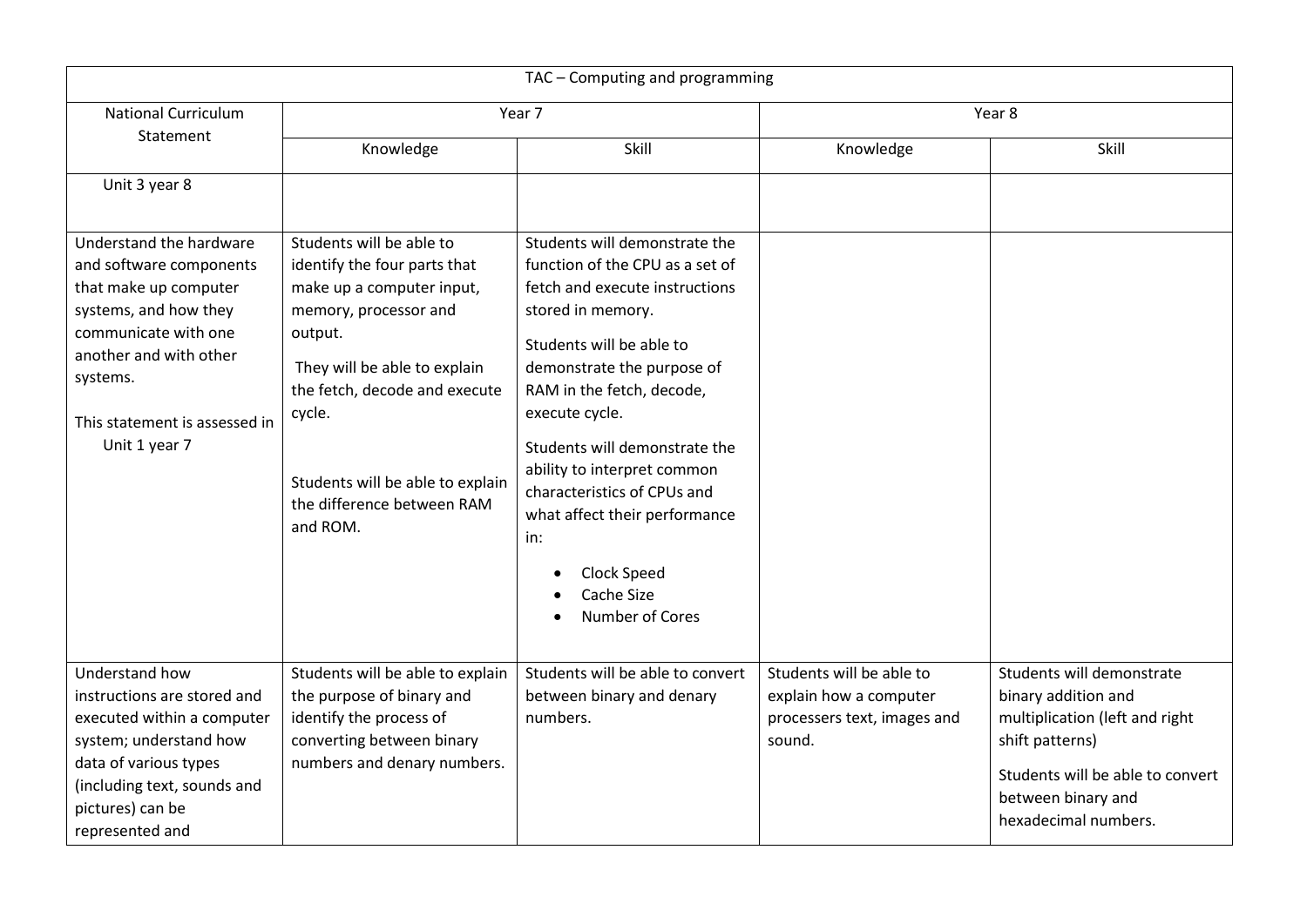| TAC - Computing and programming                                                                                                                                                                                                                                                                                                                 |                                                                                             |                                                                                                        |                                                  |                                                                                                                                                                                                          |
|-------------------------------------------------------------------------------------------------------------------------------------------------------------------------------------------------------------------------------------------------------------------------------------------------------------------------------------------------|---------------------------------------------------------------------------------------------|--------------------------------------------------------------------------------------------------------|--------------------------------------------------|----------------------------------------------------------------------------------------------------------------------------------------------------------------------------------------------------------|
| <b>National Curriculum</b><br>Statement                                                                                                                                                                                                                                                                                                         | Year 7                                                                                      |                                                                                                        | Year 8                                           |                                                                                                                                                                                                          |
|                                                                                                                                                                                                                                                                                                                                                 | Knowledge                                                                                   | Skill                                                                                                  | Knowledge                                        | Skill                                                                                                                                                                                                    |
| manipulated digitally, in the<br>form of binary digits                                                                                                                                                                                                                                                                                          |                                                                                             |                                                                                                        |                                                  | Students will demonstrate how<br>ASCII and UNICODE represents<br>text into binary.                                                                                                                       |
| This statement is assessed<br>in:<br>Unit 2 year 8                                                                                                                                                                                                                                                                                              |                                                                                             |                                                                                                        |                                                  | Students will demonstrate how<br>a computer convert analogue<br>signals into digital. They will be<br>calculating bit rate and a file<br>sizes.<br>Students will calculate the size<br>of an image file. |
| Undertake creative projects<br>that involve selecting, using,<br>and combining multiple<br>applications, preferably<br>across a range of devices, to<br>achieve challenging goals,<br>including collecting and<br>analysing data and meeting<br>the needs of known users<br>This statement is assessed<br>in:<br>Unit 4 year 7<br>Unit 5 year 8 | Students will be introduced to<br>physical computing where they<br>will be shown microbits. | Students will use the<br>programming concepts to<br>create an induvial project using<br>the microbits. | Students will be introduced to<br>raspberry pis. | Students will develop a project<br>that will use raspberry pis.                                                                                                                                          |